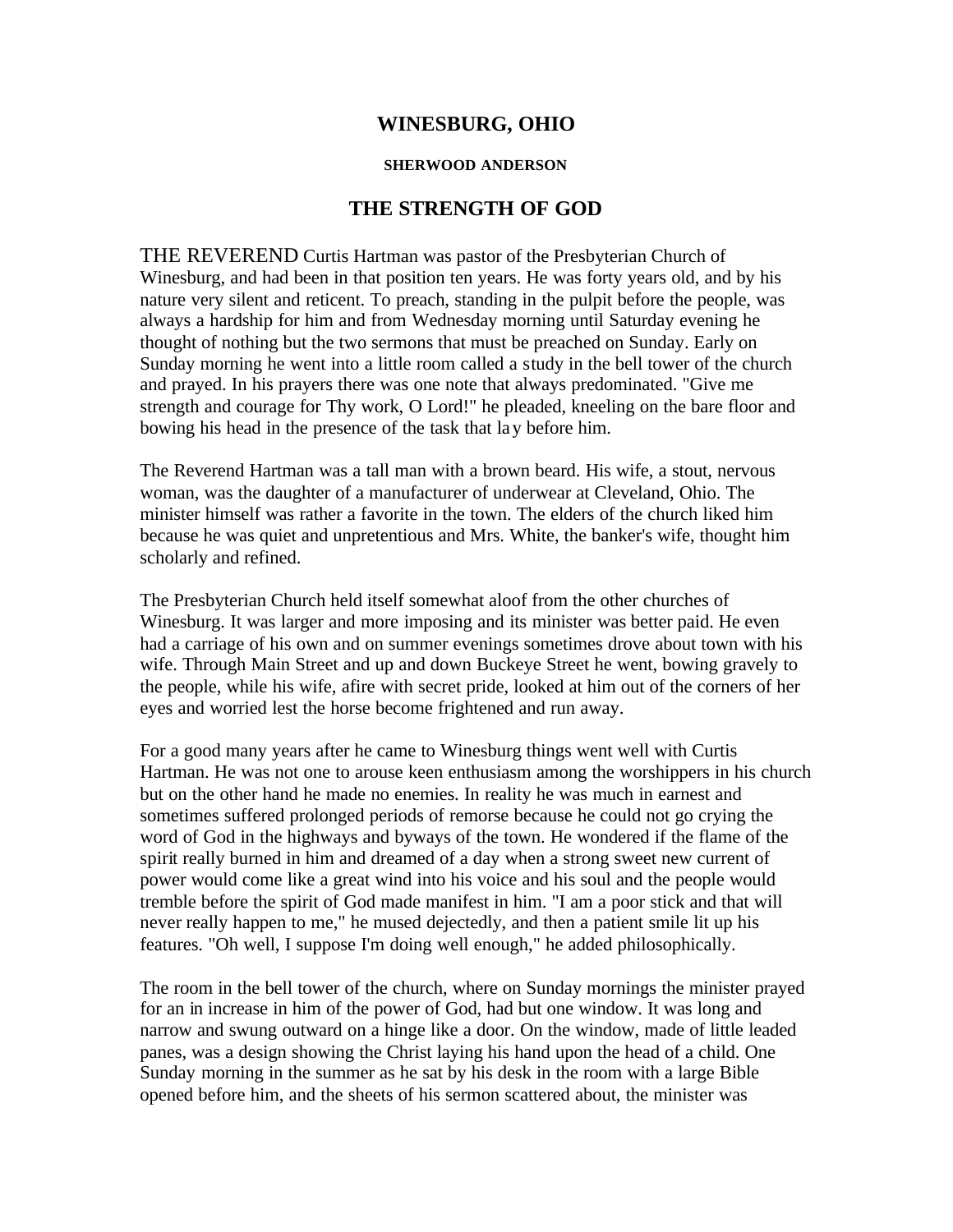shocked to see, in the upper room of the house next door, a woman lying in her bed and smoking a cigarette while she read a book. Curtis Hartman went on tiptoe to the window and closed it softly. He was horror stricken at the thought of a woman smoking and trembled also to think that his eyes, just raised from the pages of the book of God, had looked upon the bare shoulders and white throat of a woman. With his brain in a whirl he went down into the pulpit and preached a long sermon without once thinking of his gestures or his voice. The sermon attracted unusual attention because of its power and clearness. "I wonder if she is listening, if my voice is carrying a message into her soul," he thought and began to hope that on future Sunday mornings he might be able to say words that would touch and awaken the woman apparently far gone in secret sin.

The house next door to the Presbyterian Church, through the windows of which the minister had seen the sight that had so upset him, was occupied by two women. Aunt Elizabeth Swift, a grey competent-looking widow with money in the Winesburg National Bank, lived there with her daughter Kate Swift, a school teacher. The school teacher was thirty years old and had a neat trim-looking figure. She had few friends and bore a reputation of having a sharp tongue. When he began to think about her, Curtis Hartman remembered that she had been to Europe and had lived for two years in New York City. "Perhaps after all her smoking means nothing," he thought. He began to remember that when he was a student in college and occasionally read novels, good although somewhat worldly women, had smoked through the pages of a book that had once fallen into his hands. With a rush of new determination he worked on his sermons all through the week and forgot, in his zeal to reach the ears and the soul of this new listener, both his embarrassment in the pulpit and the necessity of prayer in the study on Sunday mornings.

Reverend Hartman's experience with women had been somewhat limited. He was the son of a wagon maker from Muncie, Indiana, and had worked his way through college. The daughter of the underwear manufacturer had boarded in a house where he lived during his school days and he had married her after a formal and prolonged courtship, carried on for the most part by the girl herself. On his marriage day the underwear manufacturer had given his daughter five thousand dollars and he promised to leave her at least twice that amount in his will. The minister had thought himself fortunate in marriage and had never permitted himself to think of other women. He did not want to think of other women. What he wanted was to do the work of God quietly and earnestly.

In the soul of the minister a struggle awoke. From wanting to reach the ears of Kate Swift, and through his sermons to delve into her soul, he began to want also to look again at the figure lying white and quiet in the bed. On a Sunday morning when he could not sleep because of his thoughts he arose and went to walk in the streets. When he had gone along Main Street almost to the old Richmond place he stopped and picking up a stone rushed off to the room in the bell tower. With the stone he broke out a corner of the window and then locked the door and sat down at the desk before the open Bible to wait. When the shade of the window to Kate Swift's room was raised he could see, through the hole, directly into her bed, but she was not there. She also had arisen and had gone for a walk and the hand that raised the shade was the hand of Aunt Elizabeth Swift.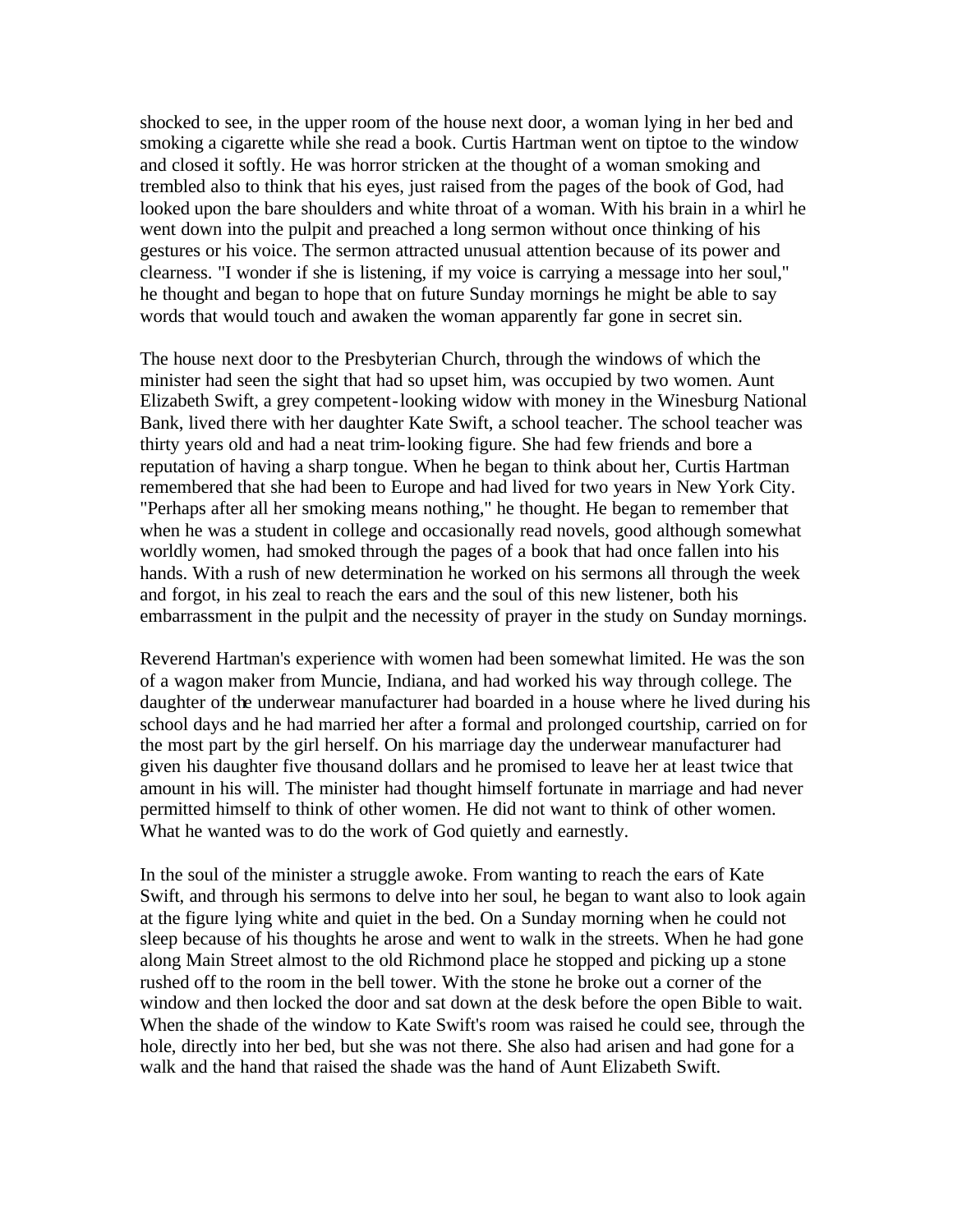The minister almost wept with joy at this deliverance from the carnal desire to "peep" and went back to his own house praising God. In an ill moment he forgot, however, to stop the hole in the window. The piece of glass broken out at the corner of the window just nipped off the bare heel of the boy standing motionless and looking with rapt eyes into the face of the Christ.

Curtis Hartman forgot his sermon on that Sunday morning. He talked to his congregation and in his talk said that it was a mistake for people to think of their minister as a man set aside and intended by nature to lead a blameless life. "Out of my own experience I know that we, who are the ministers of God's word, are beset by the same temptations that assail you," he declared. "I have been tempted and have surrendered to temptation. It is only the hand of God, placed beneath my head, that has raised me up. As he has raised me so also will he raise you. Do not despair. In your hour of sin raise your eyes to the skies and you will be again and again saved."

Resolutely the minister put the thoughts of the woman in the bed out of his mind and began to be something like a lover in the presence of his wife. One evening when they drove out together he turned the horse out of Buckeye Street and in the darkness on Gospel Hill, above Waterworks Pond, put his arm about Sarah Hartman's waist. When he had eaten breakfast in the morning and was ready to retire to his study at the back of his house he went around the table and kissed his wife on the cheek. When thoughts of Kate Swift came into his head, he smiled and raised his eyes to the skie s. "Intercede for me, Master," he muttered, "keep me in the narrow path intent on Thy work."

And now began the real struggle in the soul of the brown-bearded minister. By chance he discovered that Kate Swift was in the habit of lying in her bed in the evenings and reading a book. A lamp stood on a table by the side of the bed and the light streamed down upon her white shoulders and bare throat. On the evening when he made the discovery the minister sat at the desk in the dusty room from nine until after eleven and when her light was put out stumbled out of the church to spend two more hours walking and praying in the streets. He did not want to kiss the shoulders and the throat of Kate Swift and had not allowed his mind to dwell on such thoughts. He did not know what he wanted. "I am God's child and he must save me from myself," he cried, in the darkness under the trees as he wandered in the streets. By a tree he stood and looked at the sky that was covered with hurrying clouds. He began to talk to God intimately and closely. "Please, Father, do not forget me. Give me power to go tomorrow and repair the hole in the window. Lift my eyes again to the skies. Stay with me, Thy servant, in his hour of need."

Up and down through the silent streets walked the minister and for days and weeks his soul was troubled. He could not understand the temptation that had come to him nor could he fathom the reason for its coming. In a way he began to blame God, saying to himself that he had tried to keep his feet in the true path and had not run about seeking sin. "Through my days as a young man and all through my life here I have gone quietly about my work," he declared. "Why now should I be tempted? What have I done that this burden should be laid on me?"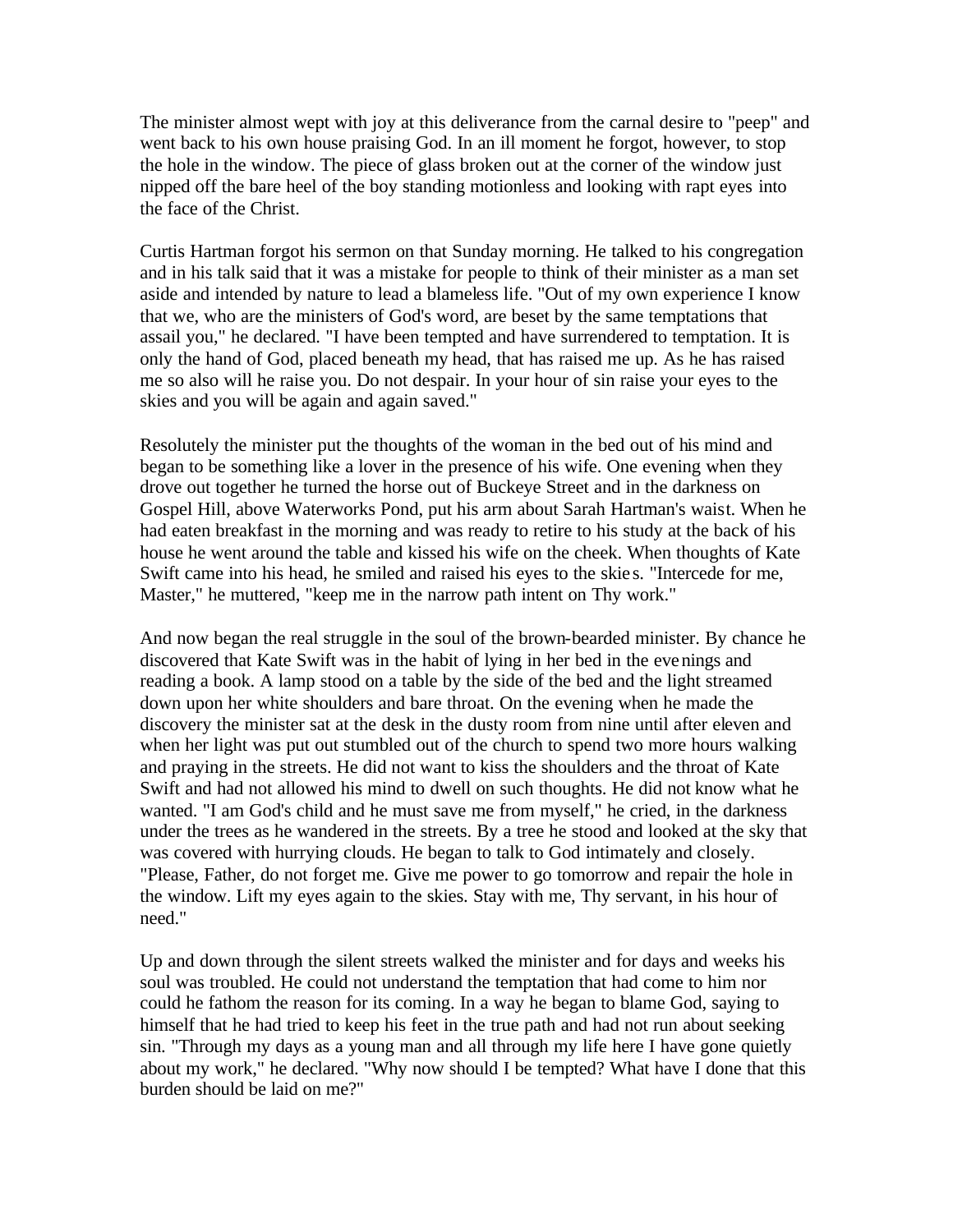Three times during the early fall and winter of that year Curtis Hartman crept out of his house to the room in the bell tower to sit in the darkness looking at the figure of Kate Swift lying in her bed and later went to walk and pray in the streets. He could not understand himself. For weeks he would go along scarcely thinking of the school teacher and telling himself that he had conquered the carnal desire to look at her body. And then something would happen. As he sat in the study of his own house, hard at work on a sermon, he would become nervous and begin to walk up and down the room. "I will go out into the streets," he told himself and even as he let himself in at the church door he persistently denied to himself the cause of his being there. "I will not repair the hole in the window and I will train myself to come here at night and sit in the presence of this woman without raising my eyes. I will not be defeated in this thing. The Lord has devised this temptation as a test of my soul and I will grope my way out of darkness into the light of righteousness."

One night in January when it was bitter cold and snow lay deep on the streets of Winesburg Curtis Hartman paid his last visit to the room in the bell tower of the church. It was past nine o'clock when he left his own house and he set out so hurriedly that he forgot to put on his overshoes. In Main Street no one was abroad but Hop Higgins the night watchman and in the whole town no one was awake but the watchman and young George Willard, who sat in the office of the Winesburg Eagle trying to write a story. Along the street to the church went the minister, plowing through the drifts and thinking that this time he would utterly give way to sin. "I want to look at the woman and to think of kissing her shoulders and I am going to let myself think what I choose," he declared bitterly and tears came into his eyes. He began to think that he would get out of the ministry and try some other way of life. "I shall go to some city and get into business," he declared. "If my nature is such that I cannot resist sin, I shall give myself over to sin. At least I shall not be a hypocrite, preaching the word of God with my mind thinking of the shoulders and neck of a woman who does not belong to me."

It was cold in the room of the bell tower of the church on that January night and almost as soon as he came into the room Curtis Hartman knew that if he stayed he would be ill. His feet were wet from tramping in the snow and there was no fire. In the room in the house next door Kate Swift had not yet appeared. With grim determination the man sat down to wait. Sitting in the chair and gripping the edge of the desk on which lay the Bible he stared into the darkness thinking the blackest thoughts of his life. He thought of his wife and for the moment almost hated her. "She has always been ashamed of passion and has cheated me," he thought. "Man has a right to expect living passion and beauty in a woman. He has no right to forget that he is an animal and in me there is something that is Greek. I will throw off the woman of my bosom and seek other women. I will besiege this school teacher. I will fly in the face of all men and if I am a creature of carnal lusts I will live then for my lusts."

The distracted man trembled from head to foot, partly from cold, partly from the struggle in which he was engaged. Hours passed and a fever assailed his body. His throat began to hurt and his teeth chattered. His feet on the study floor felt like two cakes of ice. Still he